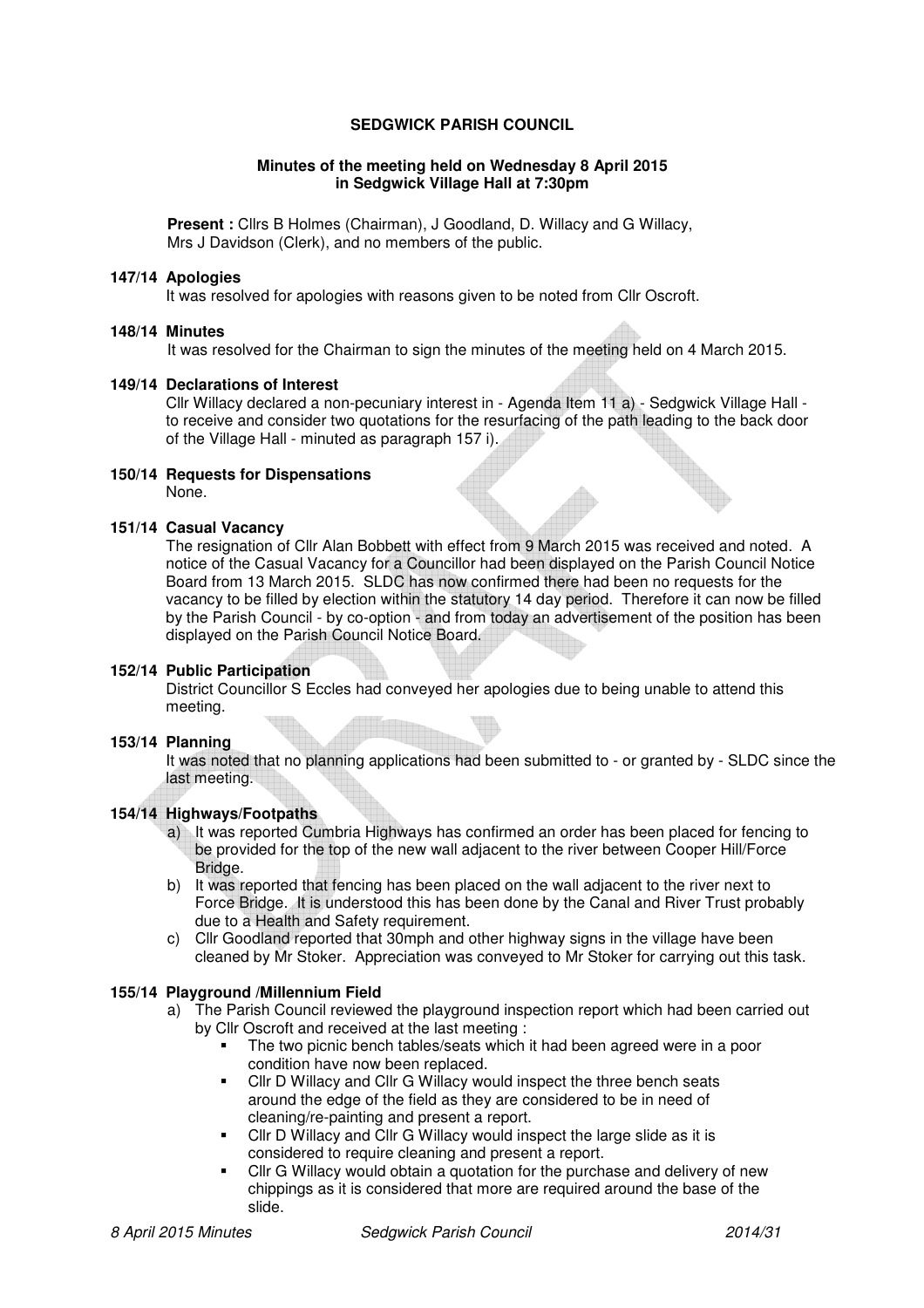- The condition of the swing seats would continue to be closely monitored during the regular parish council inspections.
- The Clerk would obtain a supply of plastic bin liners for the waste bin.

## **156/14 Canal**

- a) It was reported there has been no further progress with the proposal to update the Sedgwick Canal Management Plan 1994 – 2014;
- b) Cllr Goodland presented a request on behalf of Mr Stoker who wishes to provide a panoramic sign – of approximately  $18" \times 12"$  – to be placed near to the 'Stoker Seat. Mr Stoker has asked whether the Parish Council would give consideration to his proposal for which he would provide the project management and funding. The Parish Council agreed that - in principal - there should be no objection but formal permission would not be granted until an illustration of what is proposed has been seen. It was agreed that Cllr Goodland would convey this response with appreciation back to Mr Stoker.

## **15714 Sedgwick Village Hall**

- a) Cllr D Willacy did not take part in any discussion or decision regarding this following item. Two quotations – from 2014 - for the resurfacing of the path leading to the back door of the Village Hall were received and considered. It was resolved to approve the quotation of £770.00 (excluding VAT) which had been submitted by D.H.Willacy & Son Ltd.
- b) Cllr Willacy reported the Village Hall will be used as a Polling Station for the General Election to be held on 7 May 2015.

## **15814 Administration**

- **a) Society of Local Council Clerks' Conference**  the Clerk reported she had attended a Society of Local Council Clerks' Conference which had been held in Bolton on 25 March 2015. Items on the agenda had been :
	- Law for local councils
	- Managing your council's risk
	- An update on neighbourhood planning progress, support available and examples of successful consultation and plan policies
	- Consulting with your community
	- Fracking
	- Employment workshop
- **b)** Website the Clerk brought attention to the Parish Council website which she continues to update on a regular basis. Any feedback from Councillors and members of the public is encouraged and welcomed.
- **c) Office Facilities**  the Clerk presented a report regarding the provision of Parish Council office facilities. At the present time the business of the Parish Council is contained on the private computer of the Clerk which means that no-one else has immediate access and similarly the current e-mail address is not accessible to anyone else. It was agreed that this situation needs to be reviewed and in the first instance the Clerk was actioned to explore what would be the cost of providing a laptop computer.
- **d) Parish Council Notice Board** appreciation was conveyed to Cllr D Willacy who has recently re-stained the Parish Council Notice Board.

## **159/14 Finance**

- **i) Insurance** arrangements for all insured risks for 2015/16 were confirmed.
- **ii) 2014/15 Payments/Receipts Report** the Payments/Receipts Report for 2014/15 was received and noted.
- **iii) 2014/15 Audit** It was resolved for Section 1 Accounting Statements for … and Section 2 – Annual governance statement of the Audit Return for 2014/15 to be signed by the Chairman and the Clerk.
- **iv) 2015 Millennium Field Grass Cutting** two quotations were received and considered for the 2015 grass cutting contract for the Playground/Millennium Field. It was resolved that the contract for this year should be awarded to Continental Landscapes.
- **v) 2015 Village Green / Back Lane / Canal Grass Cutting** two quotations for the 2015 grass cutting contract for Village Green / Back Lane / Canal were received and considered. It was resolved that references should be requested from one of the contractors and Continental Landscapes should be asked to submit a third quotation for consideration. A decision regarding which contractor to choose would then be made at